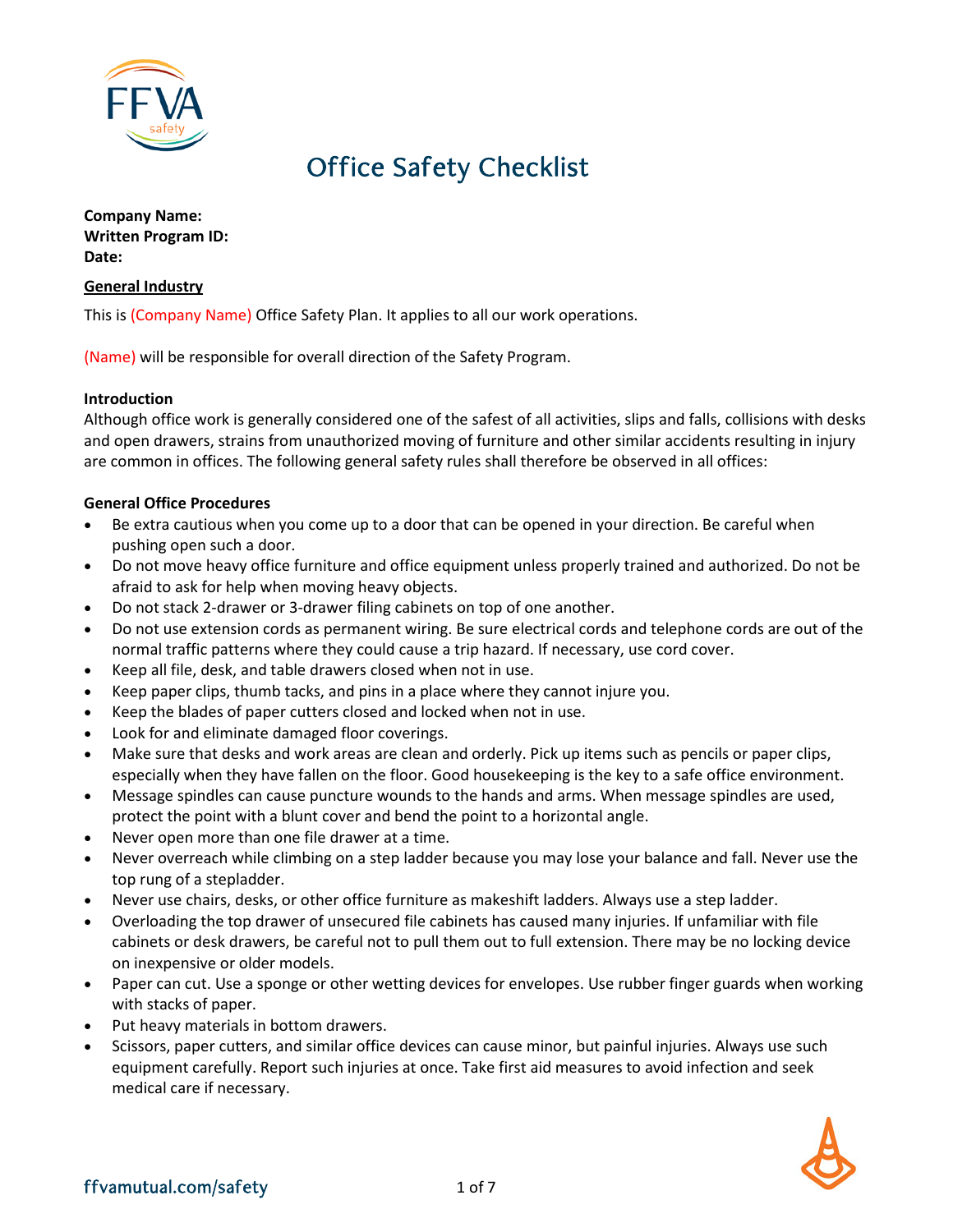# Office Safety Checklist Page 2 of 7

- Slow down when coming to a 'blind' corner.
- Tilting chairs and chairs with casters can be hazardous when improperly used. Make sure they are in good working condition.

### **Office Equipment and Machines**

Office machines and electrical appliances present special hazards in the office. The following safety rules regarding office machines and electrical appliances shall be observed:

- Be sure your computer terminal and chair are properly adjusted for you. Ask for assistance if you do not know how to adjust your chair, keyboard, or display.
- Carefully handle knives, scissors, and writing instruments.
- Certain office machines such as paper shredders or blueprint machines present special hazards if not used properly. Follow the vendor's operating and maintenance instructions.
- Coffee makers and heaters can be fire hazards. Never leave a coffeemaker or heater on after working hours. Be sure heater is not placed near combustible materials, or where it may be a trip hazard.
- Do not use makeshift equipment, and do not use equipment in ways in which it is not intended to be used. Suitable office equipment shall be used for stamping, sharpening, and cutting.
- Inspect electrical equipment and appliances to be sure that cords are in good condition and that plugs are not cracked, frayed, or broken.
- Inspect your fire extinguishers monthly. Have the extinguishers re-charged annually.
- Never leave knives with the blade exposed. Guard the blade with a sheath or remove the blade and store it in a closed container. Replace broken blades.
- Remove liquid toner for copy machines from the carton and store it in a metal cabinet or metal file drawer away from combustible materials.
- Store flammable materials, e.g., alcohol, board cleaner, etc. away from combustible materials.
- Unless otherwise identified, always be sure that electrical equipment such as personal computers (PCs), word processors, electric typewriters, calculators, etc. are turned off at the end of the day.

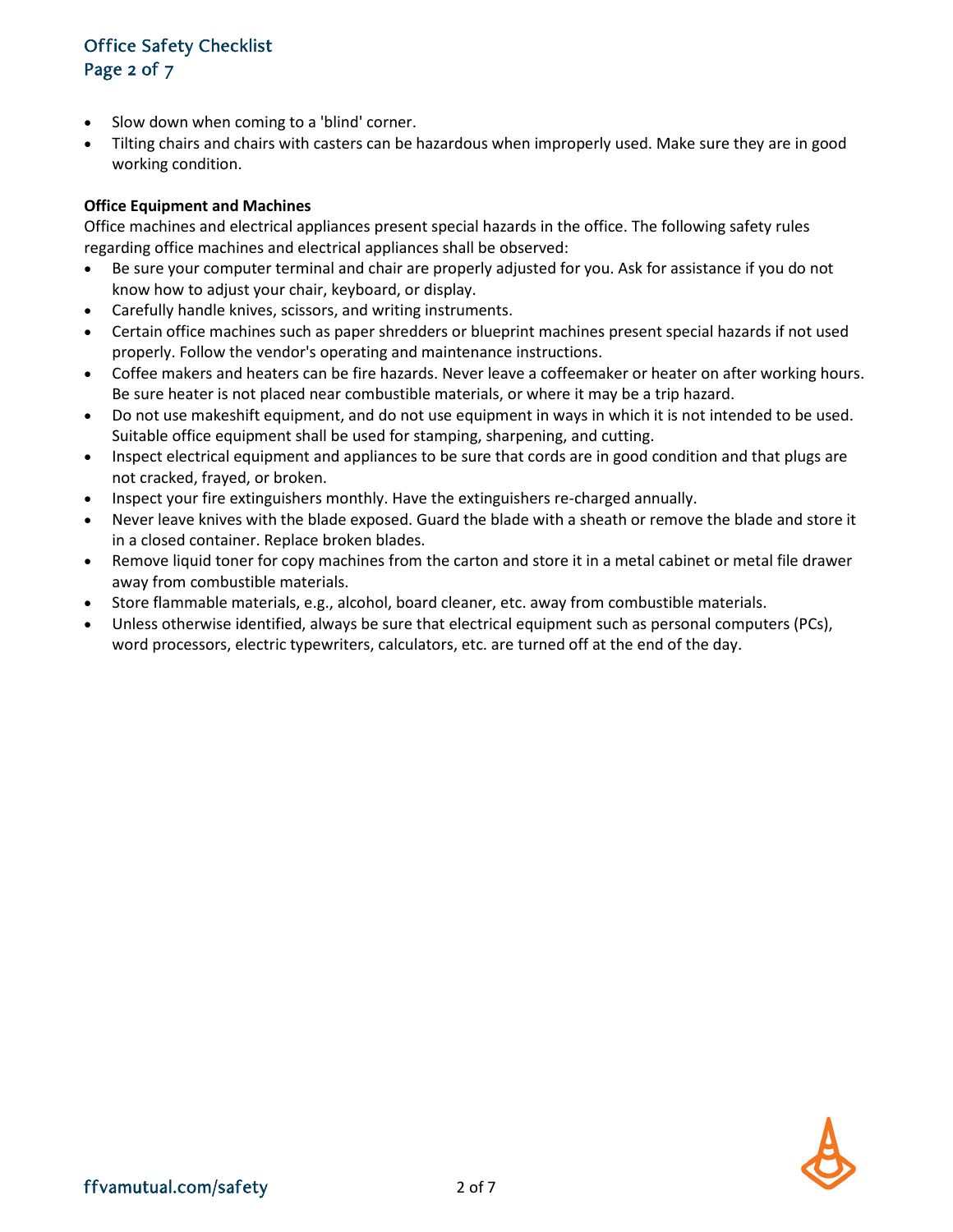# Office Safety Checklist Page 3 of 7

Office Inspection Checklist

Date: \_\_\_\_\_\_\_\_\_\_\_\_\_\_\_\_\_\_

Inspector(s) \_\_\_\_\_\_\_\_\_\_\_\_\_\_\_\_\_\_\_\_\_\_\_\_\_\_\_

| <b>Description</b>                                                                                                                                         | <b>Corrective Action Needed</b> | Date Completed/ Initialed |
|------------------------------------------------------------------------------------------------------------------------------------------------------------|---------------------------------|---------------------------|
| <b>General Work Environment</b>                                                                                                                            |                                 |                           |
| Worksites are clean and orderly.                                                                                                                           |                                 |                           |
| Works surfaces are kept dry or are<br>the appropriate means taken to<br>assure the surfaces are slip-<br>resistant.                                        |                                 |                           |
| Spilled materials or liquids are<br>cleaned up immediately.                                                                                                |                                 |                           |
| Any combustible, flammable<br>materials, debris, and waste are<br>stored safely and removed from<br>the worksite promptly and in a<br>safe manner.         |                                 |                           |
| All restroom facilities are kept<br>clean and sanitary.                                                                                                    |                                 |                           |
| All work areas are properly<br>illuminated.                                                                                                                |                                 |                           |
| Inconsistencies in the floor surface<br>made safe with proper warning<br>signs, as well as the measures that<br>should be taken to correct the<br>problem. |                                 |                           |
| Posting of Emergency Phone<br>Numbers and other OSHA<br>required posters are in a<br>conspicuous location.                                                 |                                 |                           |
| First aid supplies are available.                                                                                                                          |                                 |                           |
| Fire extinguishers are available<br>and currently checked.                                                                                                 |                                 |                           |

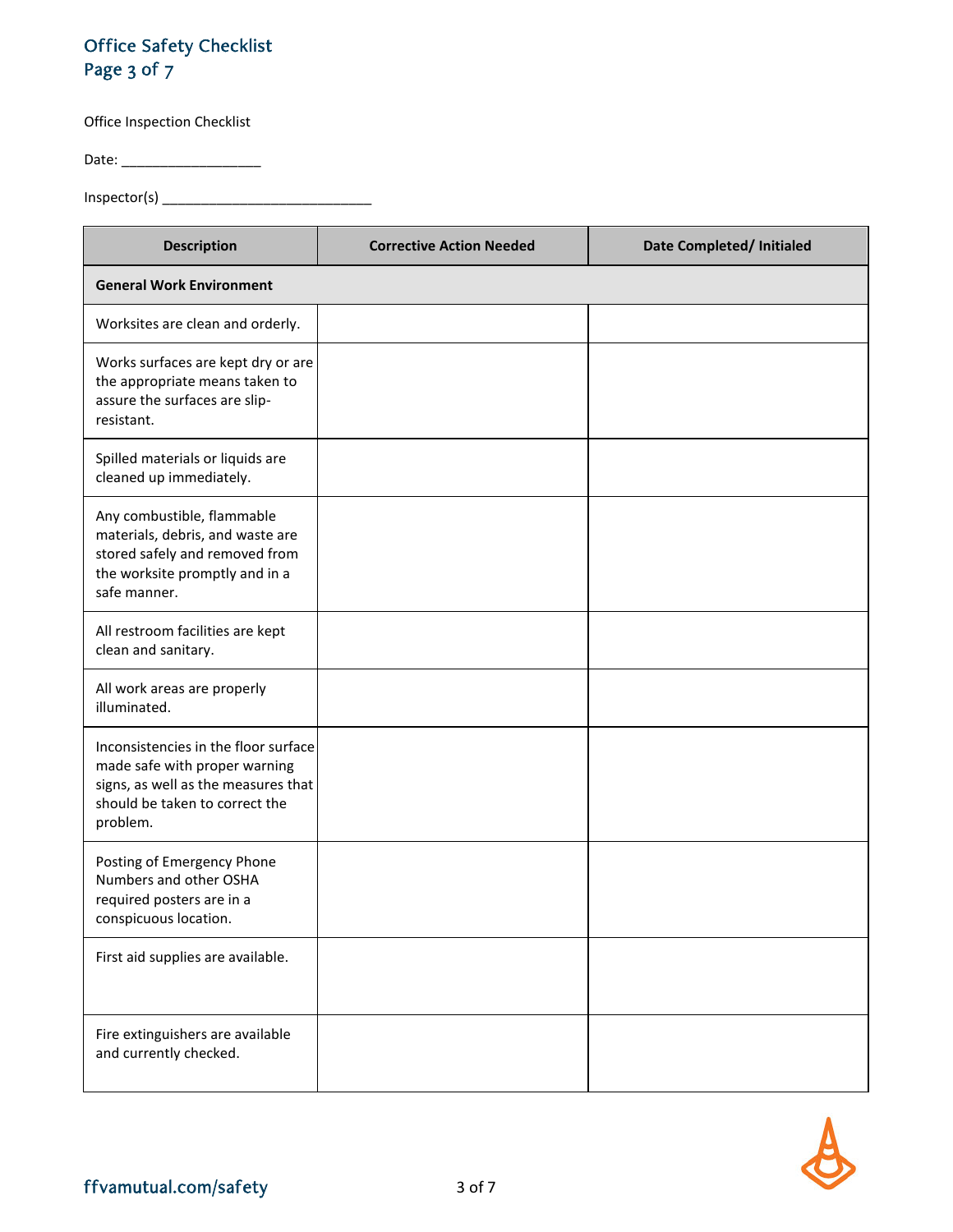# Office Safety Checklist Page 4 of 7

| <b>Corridors</b>                                                                                                                                                                                                |  |  |  |
|-----------------------------------------------------------------------------------------------------------------------------------------------------------------------------------------------------------------|--|--|--|
| Corridors are well lighted. If a light<br>is out, is it reported?                                                                                                                                               |  |  |  |
| Corridors kept free and clear of<br>obstacles. If equipment is stored<br>or being used in a corridor, is the<br>user insuring that at least a 48-<br>inch clearance is available for<br>people passing through. |  |  |  |
| Slippery surfaces covered with a<br>non-slip material. Rugs that are<br>loose or puckered are made safe<br>and reported immediately.                                                                            |  |  |  |
| Spills of liquids (toner, cleaning<br>fluids) reported immediately to<br>the responsible person.                                                                                                                |  |  |  |
| Any uneven or elevated sections<br>of the floor have been identified<br>by sign for those unfamiliar with<br>the corridor.                                                                                      |  |  |  |
| <b>Kitchen</b>                                                                                                                                                                                                  |  |  |  |
|                                                                                                                                                                                                                 |  |  |  |
| Spills are cleaned up immediately.                                                                                                                                                                              |  |  |  |
| Broken glass is cleaned up<br>immediately.                                                                                                                                                                      |  |  |  |
| Electrical outlets in the kitchen are<br>not overloaded and appliances are<br>not near the sink or consistently<br>wet areas.                                                                                   |  |  |  |
| Hot surfaces or sharp edges have<br>been properly identified as such.                                                                                                                                           |  |  |  |
| Microwave instructions (e.g., no<br>aluminum foil in the microwave)<br>are posted in the kitchen area and<br>in a place near the microwave.                                                                     |  |  |  |

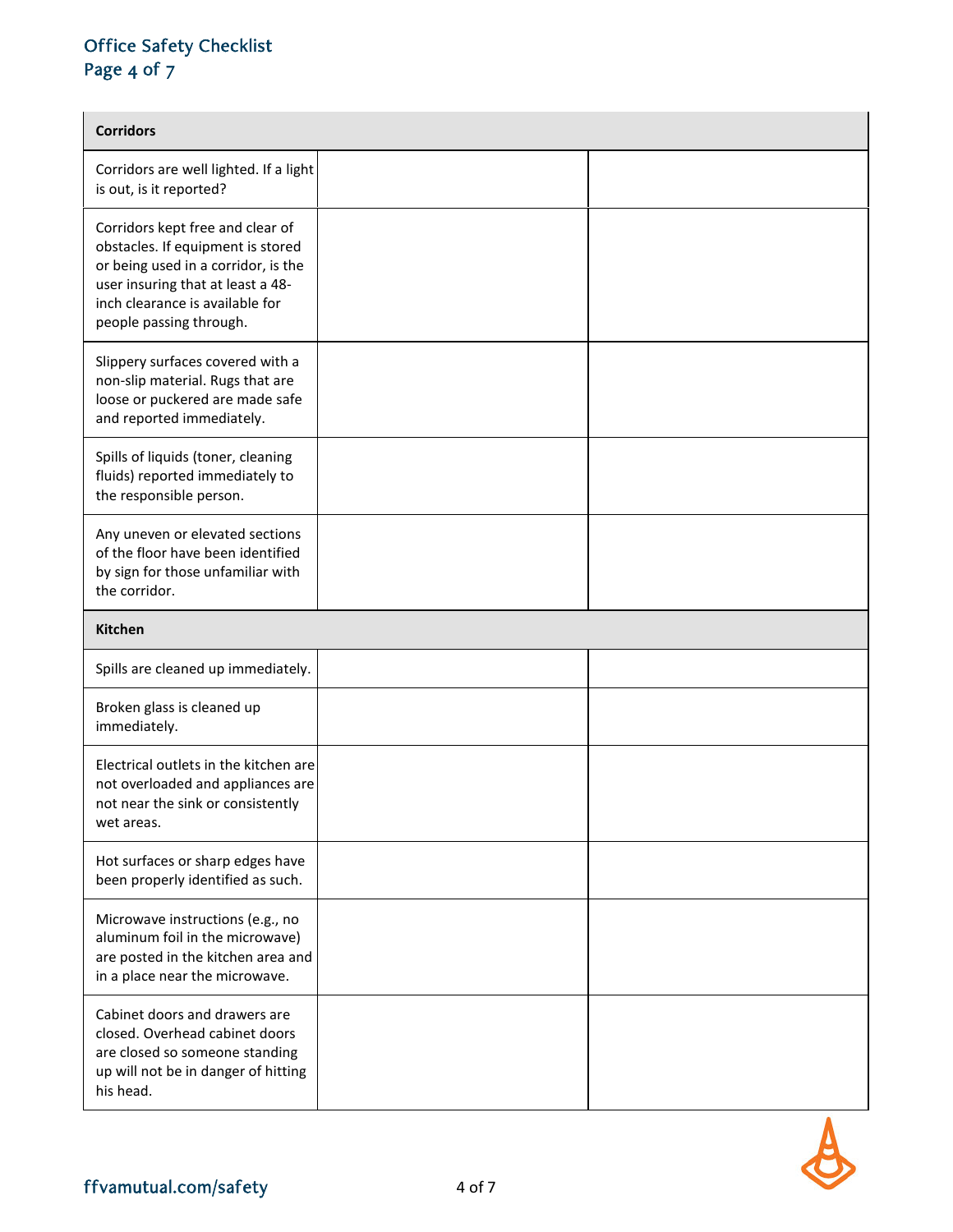### Office Safety Checklist Page 5 of 7

| <b>Employee Lounge</b>                                                                                                                                                |  |  |
|-----------------------------------------------------------------------------------------------------------------------------------------------------------------------|--|--|
| If smoking is allowed, ashtrays are<br>utilized and emptied after use only<br>if the ashes are cold.                                                                  |  |  |
| All furniture is in good working<br>order.                                                                                                                            |  |  |
| All furniture is in good working<br>order.                                                                                                                            |  |  |
| <b>Duplicating</b>                                                                                                                                                    |  |  |
| Floor is free of debris, (e.g., paper<br>clips, rubber bands, etc.) that<br>could cause a slip or fall.                                                               |  |  |
| Duplicating operators have<br>received chemical safety training<br>for the handling of toner bottles<br>and powders. Additional training is<br>provided as necessary. |  |  |
| When handling toner and other<br>toxic liquids/powders, employees<br>comply with safety procedures.                                                                   |  |  |
| Paper shredder is operating<br>properly. There are no sharp<br>edges or exposed wires.                                                                                |  |  |
| <b>Stairs and Stairways</b>                                                                                                                                           |  |  |
| Handrails on stairs are safe and<br>securely fastened.                                                                                                                |  |  |
| Stairways are well lighted.                                                                                                                                           |  |  |
| Spills and surface inconsistencies<br>(e.g., torn or frayed carpeting) are<br>eliminated or made safe until they<br>can be corrected.                                 |  |  |
| <b>Workstations and Offices</b>                                                                                                                                       |  |  |
| Workstations are well lighted, as<br>well as burnt out overhead<br>fluorescent lighting has been<br>replaced.                                                         |  |  |

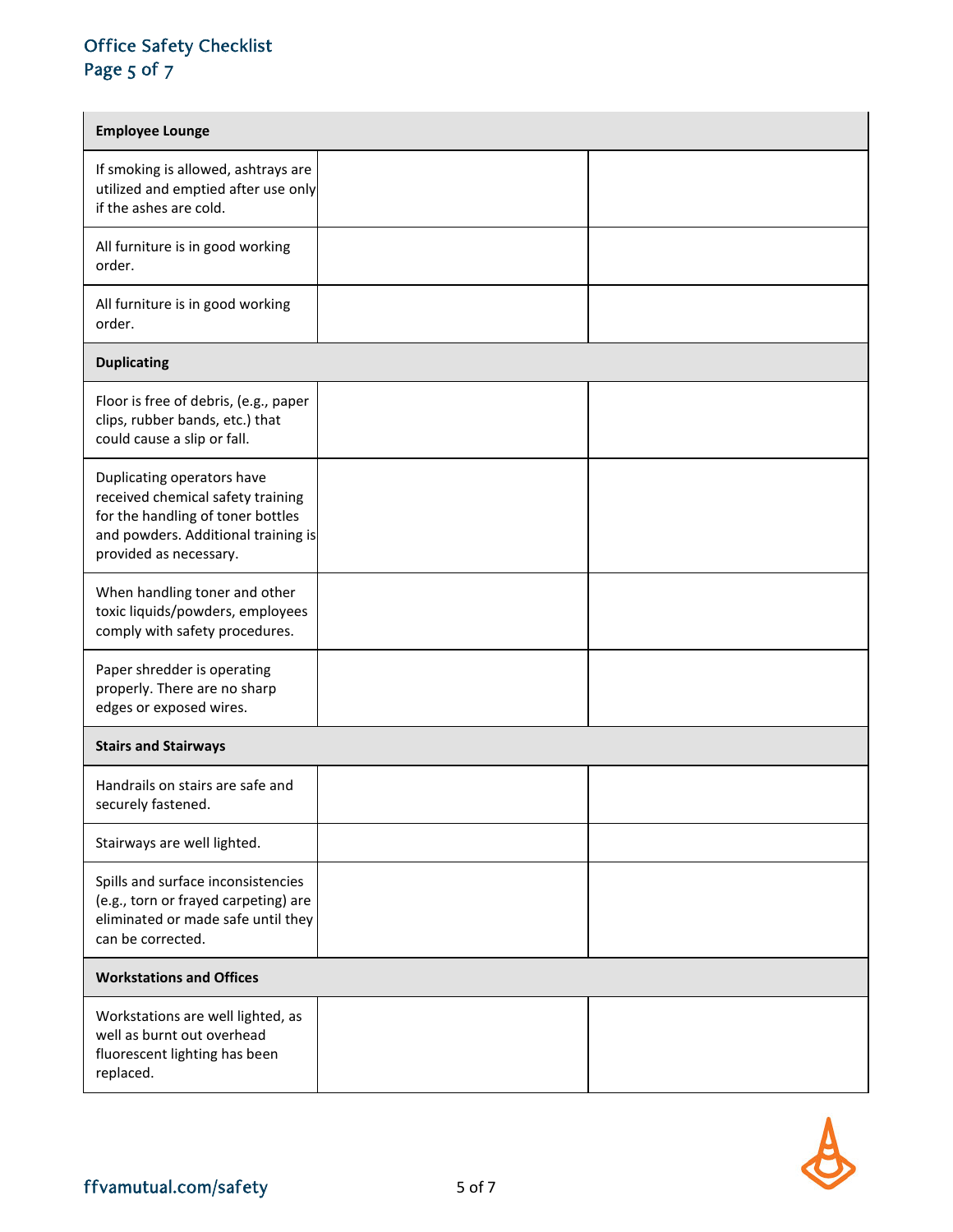# Office Safety Checklist Page 6 of 7

| Adequate ventilation is provided.                                                                                                                                |  |
|------------------------------------------------------------------------------------------------------------------------------------------------------------------|--|
| Chairs, computer equipment,<br>keyboard trays, etc. are<br>ergonomically suitable. Affected<br>employees have been trained how<br>to adjust their equipment.     |  |
| Surge protector for the computer<br>only used for computer<br>appliances.                                                                                        |  |
| Furniture is adjusted and<br>positioned properly so as to<br>minimize strain.                                                                                    |  |
| No exposed wires or extension<br>cords across walkways.                                                                                                          |  |
| <b>Exit Doors</b>                                                                                                                                                |  |
| Exit doors have been constructed<br>to serve as an obvious and direct<br>way of exit travel.                                                                     |  |
| Exits are marked with an exit sign<br>and properly.                                                                                                              |  |
| Windows that may be mistaken<br>for exit doors have been made<br>inaccessible by means of barriers<br>or railings.                                               |  |
| Exit doors can be opened from the<br>direction of exit travel, without<br>use of a key, or any special<br>knowledge or effort, when the<br>building is occupied. |  |
| Emergency hardware installed on<br>an exit door has been tested and is<br>properly functioning.                                                                  |  |
| Doors that swing in both<br>directions and are located<br>between rooms where there is<br>frequent traffic are provided with<br>viewing panels in each door.     |  |